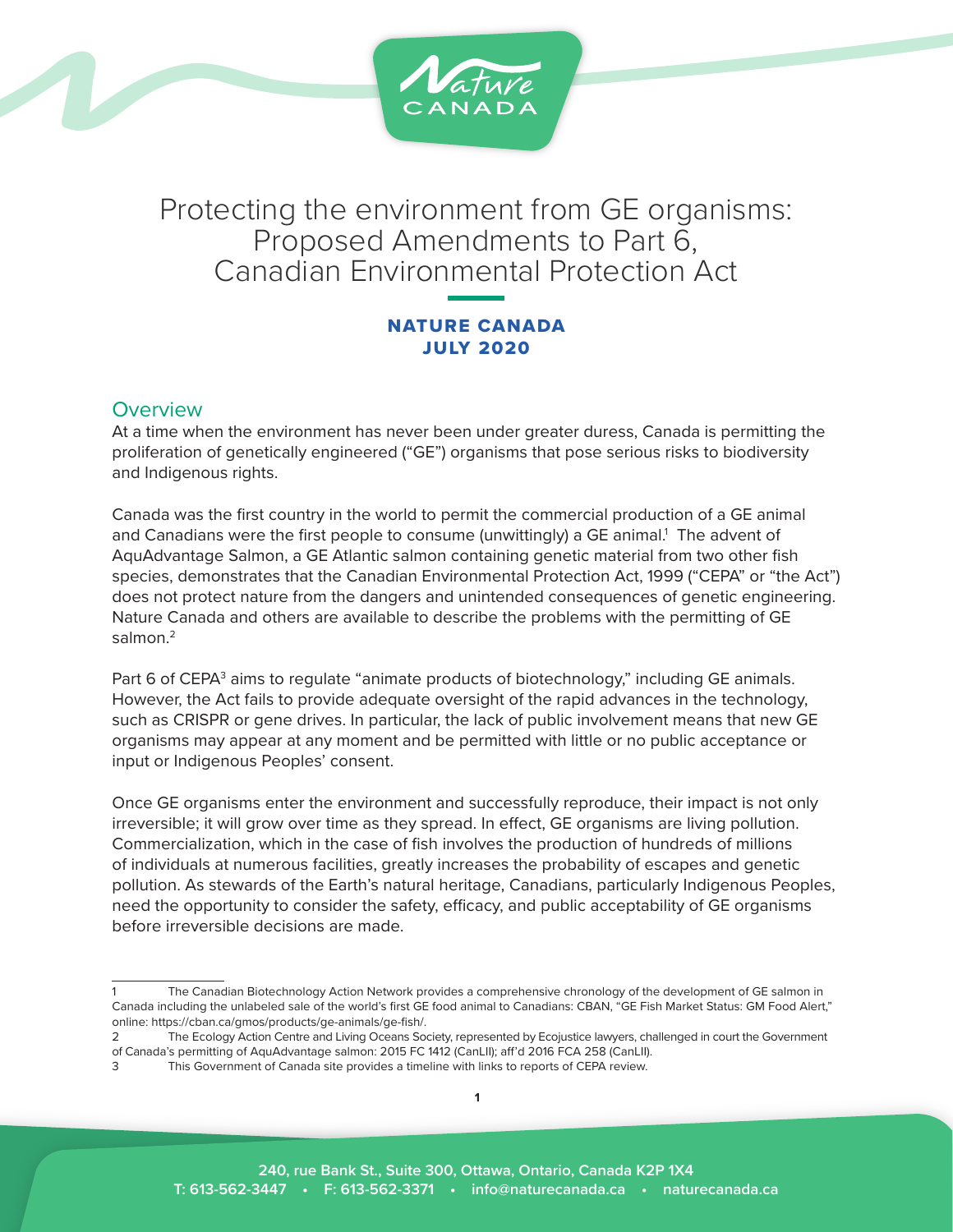

Indigenous Peoples' rights must be respected as the patenting and use of GE organisms with heritable traits has serious implications for Indigenous self-determination, including implications for food sovereignty and security. There is a growing body of scholarly legal writing on this topic.<sup>4</sup>

Genetic engineering is now being promoted as a way to reverse biodiversity loss and save nature. As with any proposal to engineer the genome of a living species, whether the risk is from the accidental or intentional introduction of GE organisms, the approach should be one of great caution and even humility, and should require the consent of Indigenous Peoples.

Nature Canada has considered two approaches for addressing the inadequacies of CEPA: overhaul Part 6, or enact a new law. Given the current mandates of the Ministers of Environment and Climate Change and Health to strengthen CEPA,<sup>5</sup> Nature Canada is focusing on reforming Part 6 of CEPA.

# Reforming Part 6 of CEPA

The federal government's basic approach to regulating toxic chemicals now found in CEPA was formulated in the early 1970s.<sup>6</sup> Part 6 of CEPA is meant to deal with "animate products of biotechnology" or GE organisms separately from, but in a manner that is procedurally similar to the treatment of other "substances." Public and parliamentary attention to biotechnology in federal law has never matched the attention paid to chemical regulation, and has been outpaced by accelerating developments and applications in biotechnology.

While the House of Commons Standing Committee on the Environment and Sustainable Development ("ENVI" or "the Committee") made a number of recommendations regarding Part 6 in its 2016-2017 study,<sup>7</sup> the relative lack of attention by the Committee and Government to Part 6<sup>8</sup> reflects a continued and outdated understanding of the field of biotechnology and its implications for nature and society. CEPA cannot be considered "modernized" until Part 6 has been overhauled.

See e.g. Zahra Meghani, "The Autonomy of Nations and Indigenous Peoples and the Environmental Release of Genetically Engineered Animals with Gene Drives" in (2019) 10 *Global Policy*, 554-568, online: https://doi.org/10.1111/1758-5899.12699; and Cassandia Bellevue, *"GMOs, International Law and Indigenous Peoples" in (2017) 30 Pace International Law Review 1,* online: https://digitalcommons.pace.edu/cgi/viewcontent.cgi?article=1371&context=pilr.

<sup>5</sup> The Prime Minister's mandate letter asks the Minister of Environment and Climate Change Canada, as a "top priority," to "Work with the Minister of Health to better protect people and the environment from toxins and other pollution, including by strengthening the *Canadian Environmental Protection Act, 1999:*"

https://pm.gc.ca/en/mandate-letters/2019/12/13/minister-environment-and-climate-change-mandate-letter.

<sup>6</sup> *The Environmental Contaminants Act* came into force in 1976 and eventually became Part 2 of the first CEPA in 1988. The current version is Part 5 of CEPA, 1999.

<sup>7</sup> ENVI recommendations 25, 26 and 64 are the most relevant here:

<sup>&</sup>quot;25. that CEPA be amended to **require notice** in the Canada Gazette for a 30-day comment period when a person submits a new substance or living organism notification under subsection 81(1) or subsection 106(1);

<sup>&</sup>quot;26. that CEPA be amended to **establish a more open, inclusive and transparent risk assessment process that better enables public participation** in the evaluation of new living modified organisms.

<sup>&</sup>quot;64. that the Minister of Environment and Climate Change lead a process involving other relevant federal departments and including meaningful public consultation to **put in place an effective and transparent regulatory regime for genetically modified organisms."**

<sup>8</sup> Part of the challenge with Part 6 and CEPA is that very few Canadians are even aware that CEPA regulates GE organisms.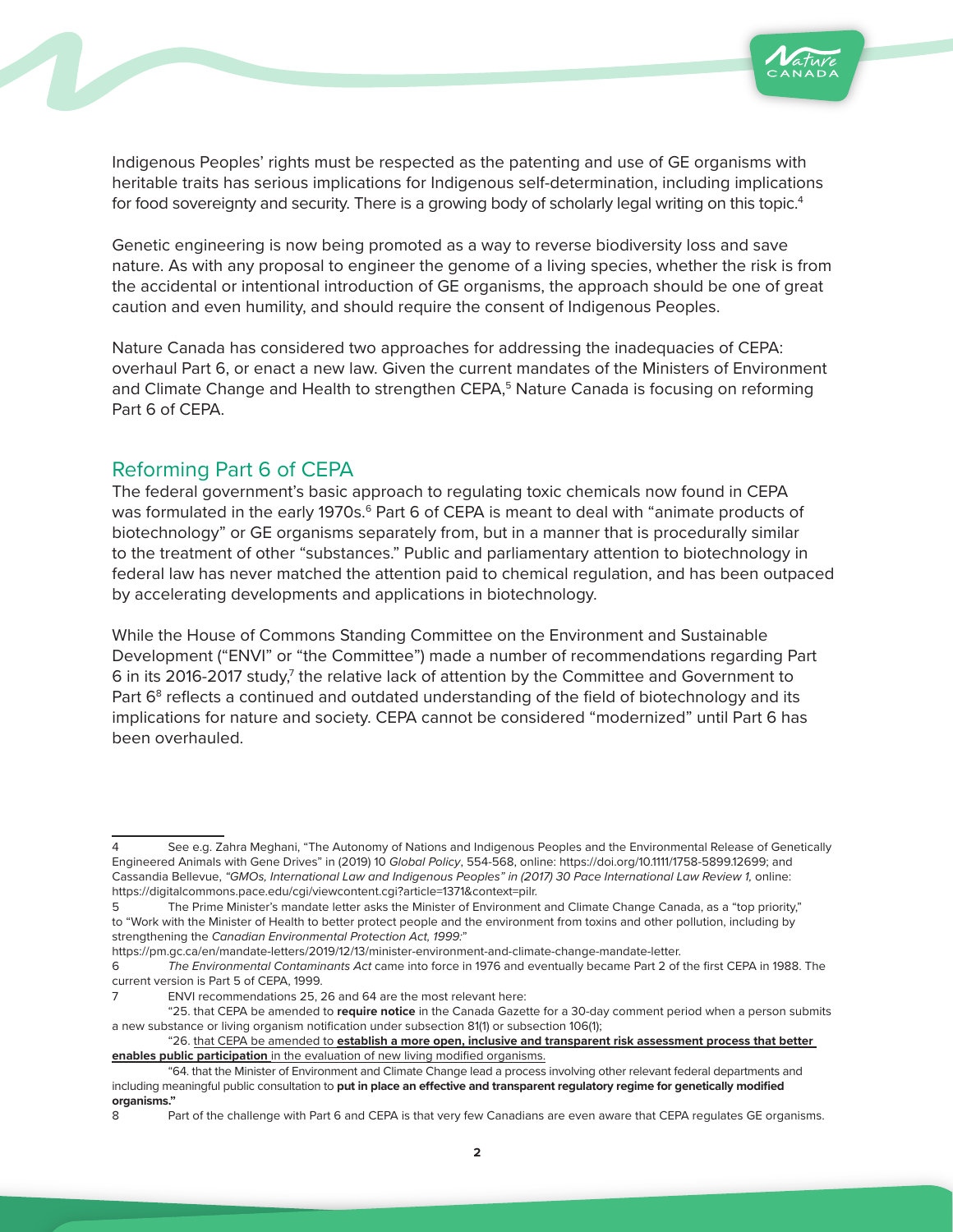



In response to the Committee's recommendation 64, which called for an improved regulatory regime for genetically modified organisms, the Government said that it "supports the intent of this recommendation and ECCC is working with other federal departments and agencies to address these issues through administrative changes."9

Nature Canada, other groups and many Canadians strongly support strong action on ENVI recommendations 25, 26, and 64. We also call for action on the Government's commitment to strengthen procedural rights and otherwise put in place an effective and transparent system. However, **legislative rather than administrative changes must be made** in order to achieve these objectives, including correcting the imbalance between private and public interests.

Below are our recommendations for modernizing CEPA. The opening recommendations are based on principles, while the concluding recommendations are more procedural in nature. In most cases the recommendations mirror or expand on recommendations made by other organizations and agencies for Part 5 and chemical substances.

## **RECOMMENDATION #1:**

**Align CEPA reform with Indigenous rights,** including harmonization of CEPA with section 35 of the Constitution Act, 1982<sup>10</sup> and the United Nations Declaration on the Rights of Indigenous Peoples.<sup>11</sup>

A majority of the House of Commons and most of the federal political parties have consistently supported this direction.<sup>12</sup> Other federal acts, such as the Species at Risk Act as well as the recently amended Fisheries Act and new Impact Assessment Act, although they have yet to be 'put to the test,' might provide guidance on how to align CEPA with Indigenous Peoples' rights. Any review and reform of CEPA should address the "regulatory gap" with respect to environmental protection on Indigenous lands.<sup>13</sup>

## **RECOMMENDATION #2:**

#### **Recognize all Canadians' right to a healthy environment.**

ENVI recommendations 3, 4, and 5 supported Canadians' right to a healthy environment as did the government's response at sections 5.1 and 5.2.

<sup>9</sup> Minister of Environment and Climate Change, "Follow-Up Report to the House of Commons Standing Committee on Environment and Sustainable Development on the *Canadian Environmental Protection Act, 1999"* (Government of Canada, 2018) ("follow-up report"), at page 26.

<sup>10</sup> *Constitution Act, 1982*, being Schedule B to the *Canada Act 1982* (UK), 1982, c 11.

<sup>11</sup> UN General Assembly, *United Nations Declaration on the Rights of Indigenous Peoples : resolution / adopted by the General Assembly*, 2 October 2007, A/RES/61/295, online: https://www.refworld.org/docid/471355a82.html.

<sup>12</sup> See for example Justin Brake, "... Liberals promise, again, to legislate UNDRIP" in APTN News (June 24, 2019), online: https://www.aptnnews.ca/national-news/let-us-rise-with-more-energy-saganash-responds-to-senate-death-of-c-262-as-liberalspromise-again-to-legislate-undrip/.

<sup>13</sup> https://www.afn.ca/uploads/files/env/cepa.pdf.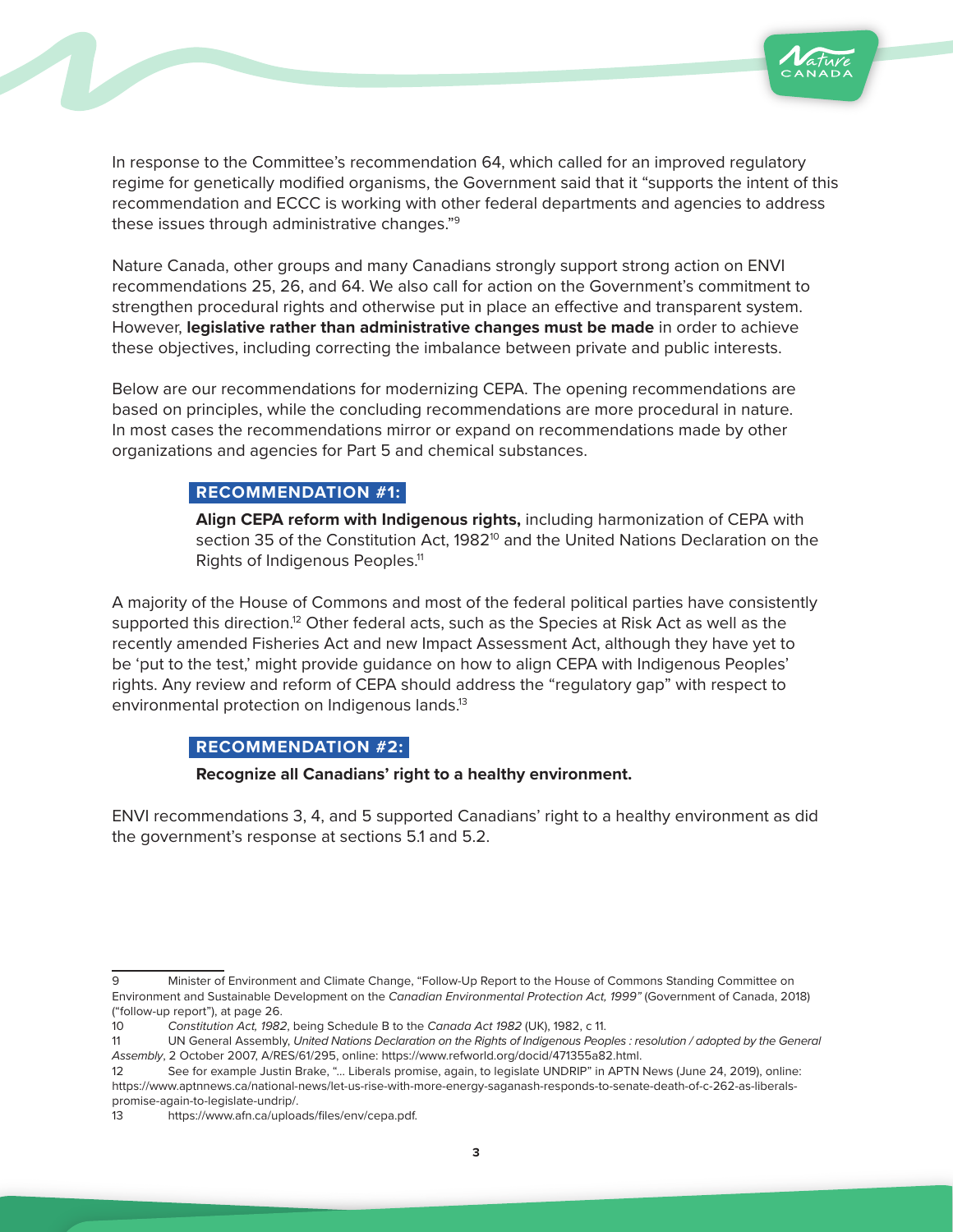

## **RECOMMENDATION #3:**

**Reverse the burden of proof:** Until a proponent can demonstrate that a living organism can be used safely, its development, manufacture, import or use is prohibited. Similar recommendations have been made for chemical substances of very high concern.

ENVI recommended a reverse burden of proof for substances of very high concern (rec. #41) and the government agreed to consider this recommendation (section 3.5.2). We are recommending a similar approach for GE organisms.

#### **RECOMMENDATION #4:**

**Reform risk assessment and ensure better use of science in decision-making:**  Currently, scientists from ECCC or DFO are required to conduct risk assessments of GE organisms as part of the approval process. Risk is expressed as "hazard x exposure." In the two risk assessments DFO scientists conducted on GE salmon, they ranked the environmental hazard as high because of invasiveness, but exposure as low because most of the fish were triploid and grown in a land-based facility, thus concluding that overall, risk was low. However, we know that with widespread commercialization, the risk of exposure will increase with more facilities and fish, approaching 100% probability of genetic contamination of wild stocks over time. Any risk assessment must recognize cumulative risks, particularly those associated with commercialization and widespread use over time.

Adopting a more comprehensive approach to risk assessment was supported by ENVI in recommendations 45 and 46 and in the government response in sections 3.4.3 and 4.4.2. No reference was made to GE organisms in these recommendations.

#### **RECOMMENDATION #5:**

**Make labelling of foods and consumer products containing GE organisms ("animate products of biotechnology") mandatory.** CEPA currently contains provisions for labelling.14

ENVI recommended mandatory hazard labelling for toxic substances. This could be expanded to products containing GE animals.

## **RECOMMENDATION #6:**

**Embed transparent processes that include meaningful public involvement and informed acceptance in Part 6.** We support the advice of others that to bring CEPA into the 21st century, CEPA needs significantly improved accountability and transparency.<sup>15</sup>

<sup>14</sup> See CEPA paragraph 93 (1)(q) or 209(2)(p).

<sup>15</sup> We agree with the statement of Ecojustice, Environmental Defence and Équiterre in 2016 that Part 6 is "excessively opaque and complex" in practice. Submission: https://www.ourcommons.ca/Content/Committee/421/ENVI/Brief/BR8693959/br-external/ Ecojustice-e.pdf, at page 2.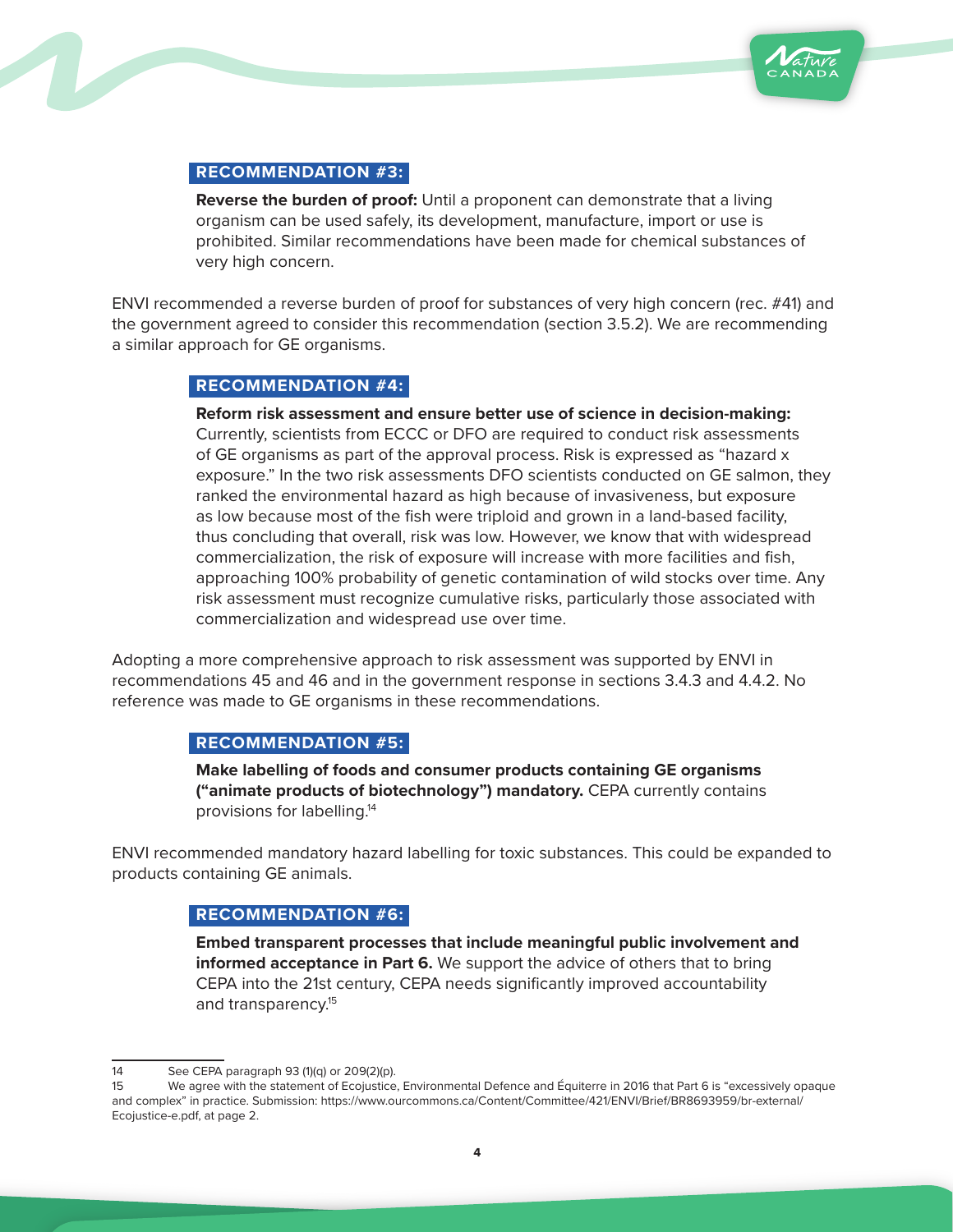

Recommendation #6 is based on the need for a "bottom line" for Part 6 that protects and puts people and nature first.

## **RECOMMENDATION #7:**

When a person provides the prescribed information to the Minister under either paragraphs 106(1), (3), or (4) in relation to a living organism, **require a period of at least 150 days during which members of the public have an opportunity to review and**

**comment before the commencement of any assessment.** When a person requests any waiver of information requirements **require a period of a least 150 days during which members of the public have an opportunity to review and comment, prior to the commencement of any assessment.** 

#### **RECOMMENDATION #8:**

**Require that all details of the information provided to the Minister(s)**, including as part of any waiver request, also **be provided to the public, in order to allow the public to participate meaningfully in the assessment.** 

## **RECOMMENDATION #9:**

When the Minister proposes to publish a significant new activity ("SNAc") notice in relation to a living organism, or when the Minister proposes to add a living organism to the Domestic Substances List ("DSL"), **require a period of at least 150 days during which members of the public have an opportunity to review and comment on the proposal. The information provided to the public should include all details** provided to the Ministers concerning the living organism and the manufacture, import or use that have been permitted to date.

#### **RECOMMENDATION #10:**

**Require opportunities to comment** on each of the above steps being taken before decisions are made, including opportunities for informed participation in any assessments.

#### **RECOMMENDATION #11:**

**Require** every person who transfers a substance or living organism that is subject to a significant new activity notice and that is on the DSL to **notify all persons to whom the substance or living organism is transferred of an obligation to comply with the significant new activity notice.**

This was Recommendation #51 of the Committee. It would make the process for substances and living organisms that are listed on the DSL similar to that for substances and living organisms not listed on the DSL. The Government agreed with the Committee<sup>16</sup> and said that this recommendation would "inform its work to reform CEPA."**<sup>17</sup>**

16 See Discussion Paper at 2.7.

<sup>17</sup> Follow-up report, at page 25.